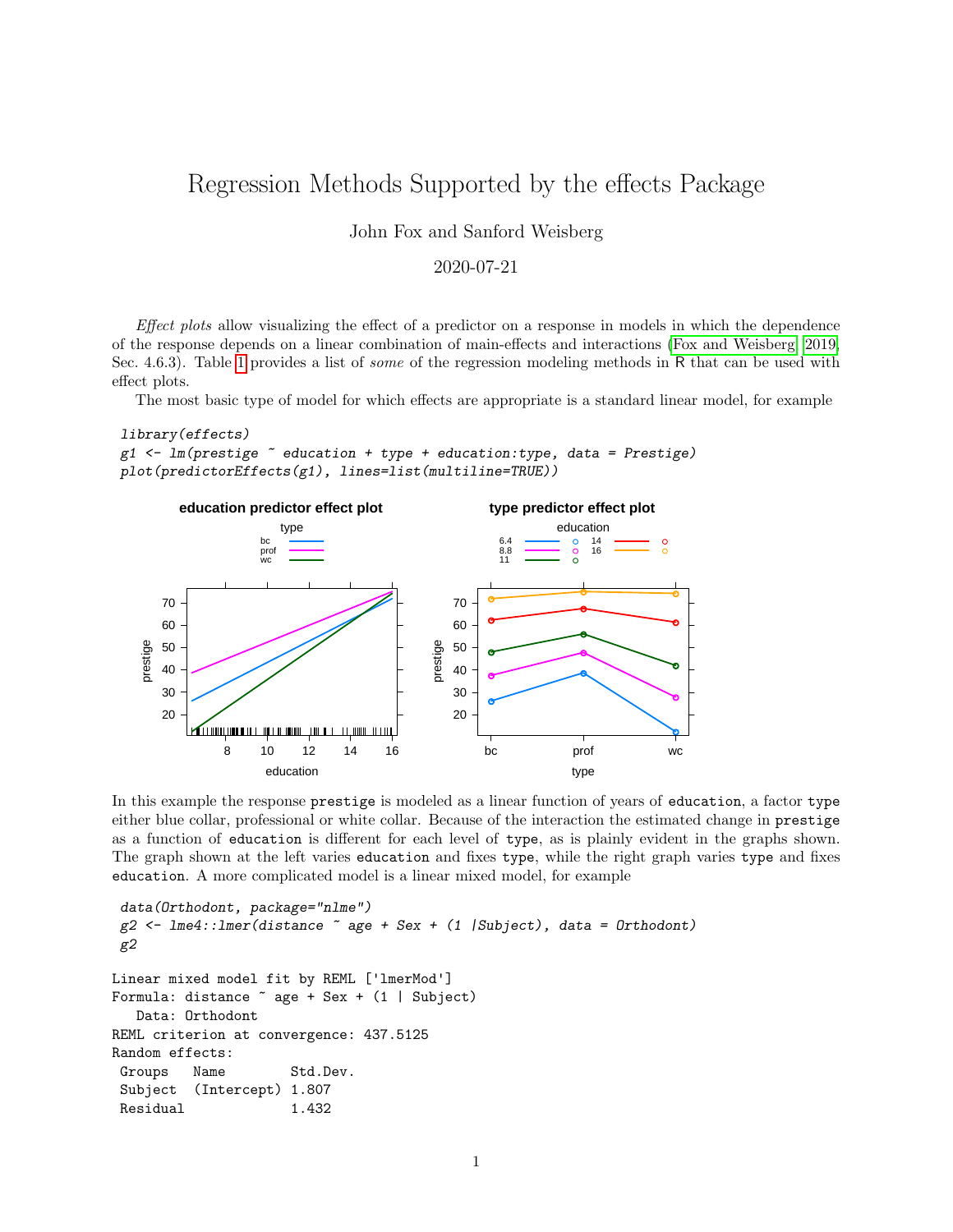<span id="page-1-0"></span>Table 1: R regression models known to be compatible with the effects package. The name before the doublecolon is the name of the package that includes the function; for example stats::lm() means that lm() is in the stats package.

| Function                | Comments                                                              |
|-------------------------|-----------------------------------------------------------------------|
| glm-type models         |                                                                       |
| stats::lm()             | Standard linear regression model. A multivariate response, thus       |
|                         | fitting a multivariatel linear model, are permitted, and effect plots |
|                         | are drawn for each response separately.                               |
| stats:glm()             | Generalized linear models                                             |
| $nlm$ e $::lm$ e $()$   | Linear mixed-effects models. Effects plots for predictors in the      |
|                         | fixed-effects part of the model.                                      |
| $nlm$ e:: $gls()$       | Linear model fit with generalized least squares                       |
| lmer::lmer()            | Linear mixed-effect models. Effects plots are for predictors in the   |
|                         | fixed-effects part of the model                                       |
| lmer::glmer()           | Generalized linear mixed-effect models. Effects plots for predictors  |
|                         | in the fixed-effects part of the model                                |
| survey::svyglm()        | Survey-weighted generalized linear models                             |
| MASS: glmmPQL()         | Generalized linear mixed models via partial quadratic likelihood      |
| robustlmm::rlmer()      | Robust linear mixed-models                                            |
| betareg::betareg()      | Beta regression for rates and proportions                             |
| AER::ivreg()            | Instrumental-variable regression                                      |
| multinomial type models |                                                                       |
| nnet::multinom()        | Multinomial log-linear models                                         |
| poLCA::poLCA()          | Latent class analysis of polytomous outcomes, even though this is     |
|                         | not strictly a regression model                                       |
| ordinal type models     |                                                                       |
| MASS:polr()             | Ordinal logistic and probit models                                    |
| ordinal::clm()          | Cumulative link proportional odds models, similar to $polr()$         |
| ordinal::clm2()         | Updated version of ordinal:: clm()                                    |
| ordinal::clmm()         | Cumulative link proportional odds models with random effects          |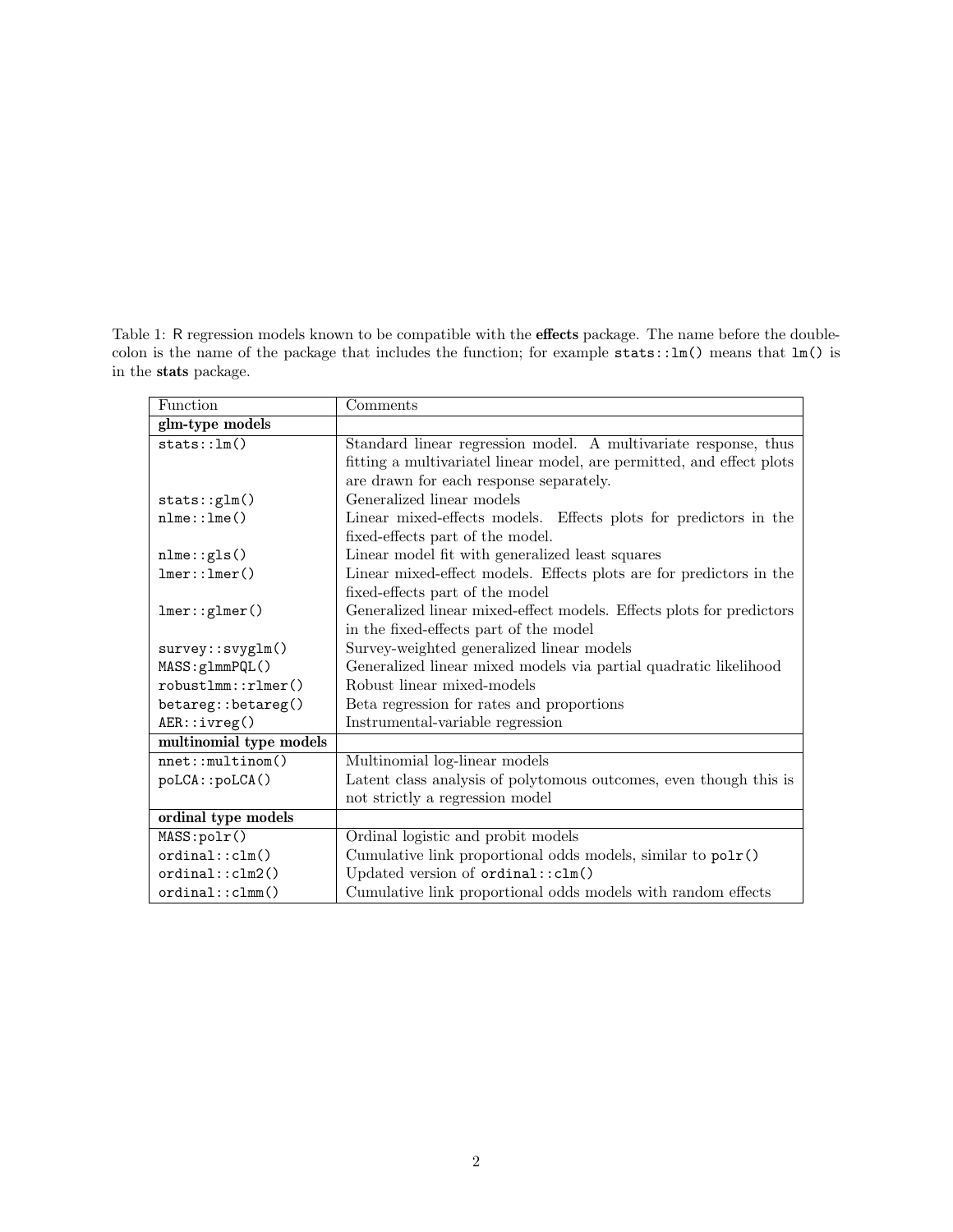| Number of obs: 108, groups: Subject, 27 |        |           |  |
|-----------------------------------------|--------|-----------|--|
| Fixed Effects:                          |        |           |  |
| (Intercept)                             | age    | SexFemale |  |
| 17.7067                                 | 0.6602 | $-2.3210$ |  |

This model has a fixed effect part with response distance and predictors age and Sex. The random effect varies by Subject. Effect plots are based only on the fixed-effects in the model,

#### plot(predictorEffects(g2))



## 1 Types of Effects Plots

There are three basic types of effects plots. Both of the models just fit are of the glm-type which visualizes the dependence of a response on a set of main effects and interactions among fixed effect predictors. As shown in Table [1](#page-1-0) most of the models used with effects are of this type.

The mutlinomial-type arises when the response is a multinomial random variable, also modeled as a linear function of fixed-effect main effects and interactions. The poLCA::poLCA function is of the multinomialtype even though it is philsophocially different from multinomial regression, as it has a latent variable as its response rather than an observable multinomial response.

The ordinal-type is used to fit a multinomial response whose categories are ordered, initially applied to results from MASS::polr. The other functions shown in Table [1](#page-1-0) do similar fitting, but allowing for some generalization in defining cutpoints between categories, and in allowing for random effects.

## 2 Regression Models of the Glm-type

Effect plots for models of the glm-type are drawn by collecting information from the regression model of interest and then using that information in the code for drawing generalized linear model effect plots. The required information is summarized in Table [2.](#page-3-0)

For a regression model of the glm-type for which the defaults don't work we provide a simple mechanism that may allow the model to be used with effects. We illustrate by a few examples that are included in the effects package.

#### 2.1 glmmPQL

Objects of type glmmPQL do not respond to the generic family function, but the name of the family can be obtained from the call:

```
effSources.glmmPQL <- function(mod)
 {list(family = mod$family)}
```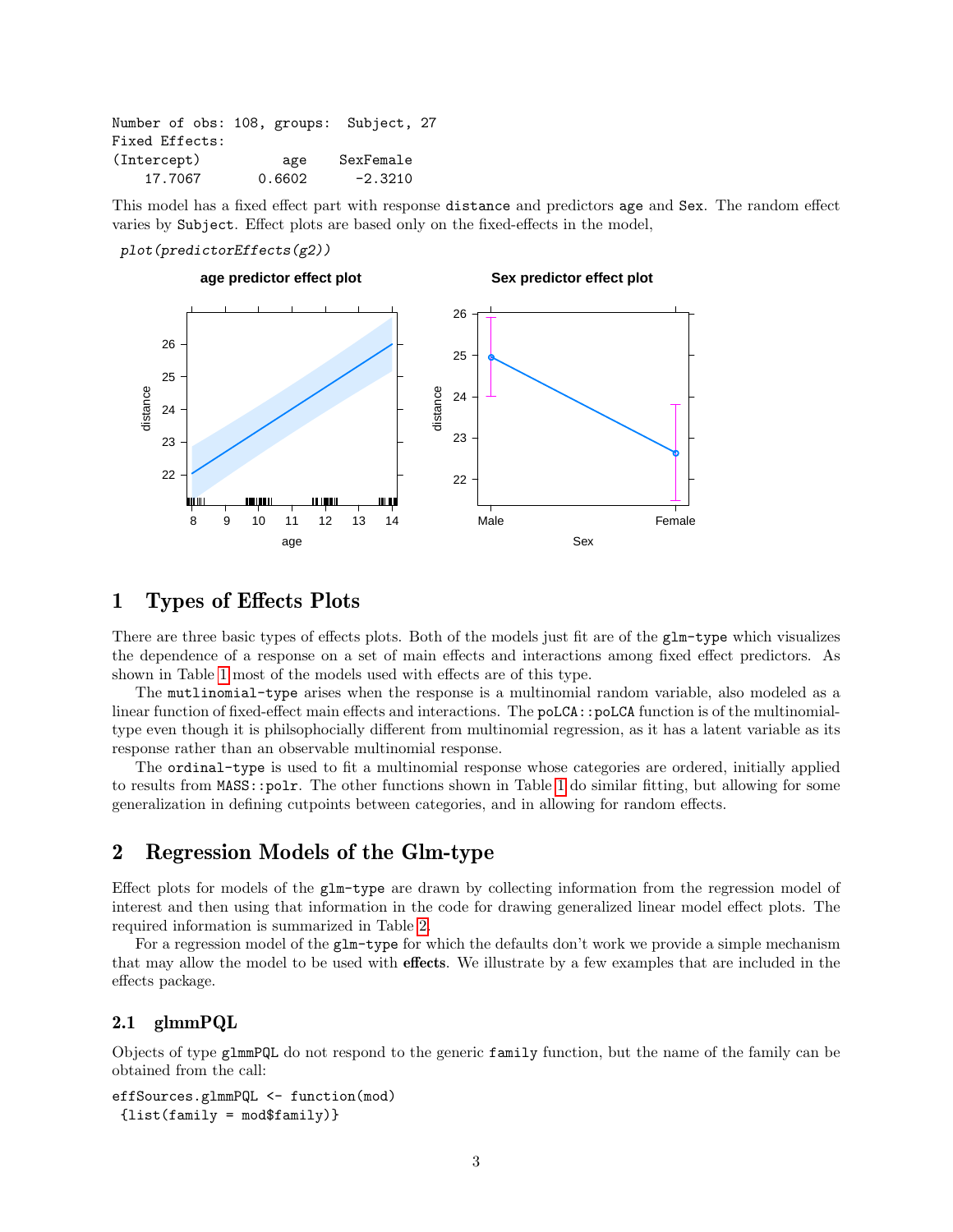Table 2: Values that must be supplied from a regression object to draw effects plots for a glm-like regression model. In the table, the regression model object is called m1.

<span id="page-3-0"></span>

| Argument     | Description                                                                  |
|--------------|------------------------------------------------------------------------------|
| call         | The call that created the regression model is generally returned by either   |
|              | m1\$call or m1@call. The call is used to find the usual data and sub-        |
|              | set arguments that Effects needs to draw the plots. See the example in       |
|              | Section ?? for an example where the call must be modified.                   |
| formula      | The formula for the linear predictor is required for Effect plots. By de-    |
|              | fault Effects uses insight::find_formula(m1)\$conditional (see https:        |
|              | //easystats.github.io/insight/) that will return the fixed-effect for-       |
|              | mula for many regression models.                                             |
| family       | Many glm-type models include a family, including an error distribu-          |
|              | tion and a link function. These are often returned by the default            |
|              | stats::family(m1).                                                           |
| coefficients | The vector of fixed-effect parameter estimates is required for Ef-           |
|              | fect plots. The default value is effect::effCoef(m1) that calls              |
|              | $insight::get_parameters(m1)$ and then reformats the result from a two-      |
|              | column data frame with a names in the first column and values in the         |
|              | second column to a vector of named values, as is expected by the effects     |
|              | package.                                                                     |
| <b>VCOV</b>  | The estimated covariance of fixed-effect estimates is required. Effects uses |
|              | $stats::vcov(m1)$ by default.                                                |

## 2.2 gls

The weights argument has a different meaning in nlme::gls and glm, the call must be modified to set weights=NULL

```
effSources.gls <- function(mod){
  cl <- mod$call
  cl$weights <- NULL
 list(call = c1)}
```
#### 2.3 betareg

The betareg::betareg function fits data similar to a binomial regression but with beta errors adapting these models for use with Effects is considerably more complex than the two previous examples.

```
effSources.gls <- function(mod){
  coef <- mod$coefficients$mean
  vco <- vcov(mod)[1:length(coef), 1:length(coef)]
# betareg uses beta errors with mean link given in mod$link$mean.
# Construct a family based on the binomial() family
  fam <- binomial(link=mod$link$mean)
# adjust the variance function to account for beta variance
  fam$variance <- function(mu)
   f0 <- function(mu, eta) (1-mu)*mu/(1+eta)
   do.call("f0", list(mu, mod$coefficient$precision))
# adjust initialize
  fam$initialize <- expression(mustart <- y)
# collect arguments
```